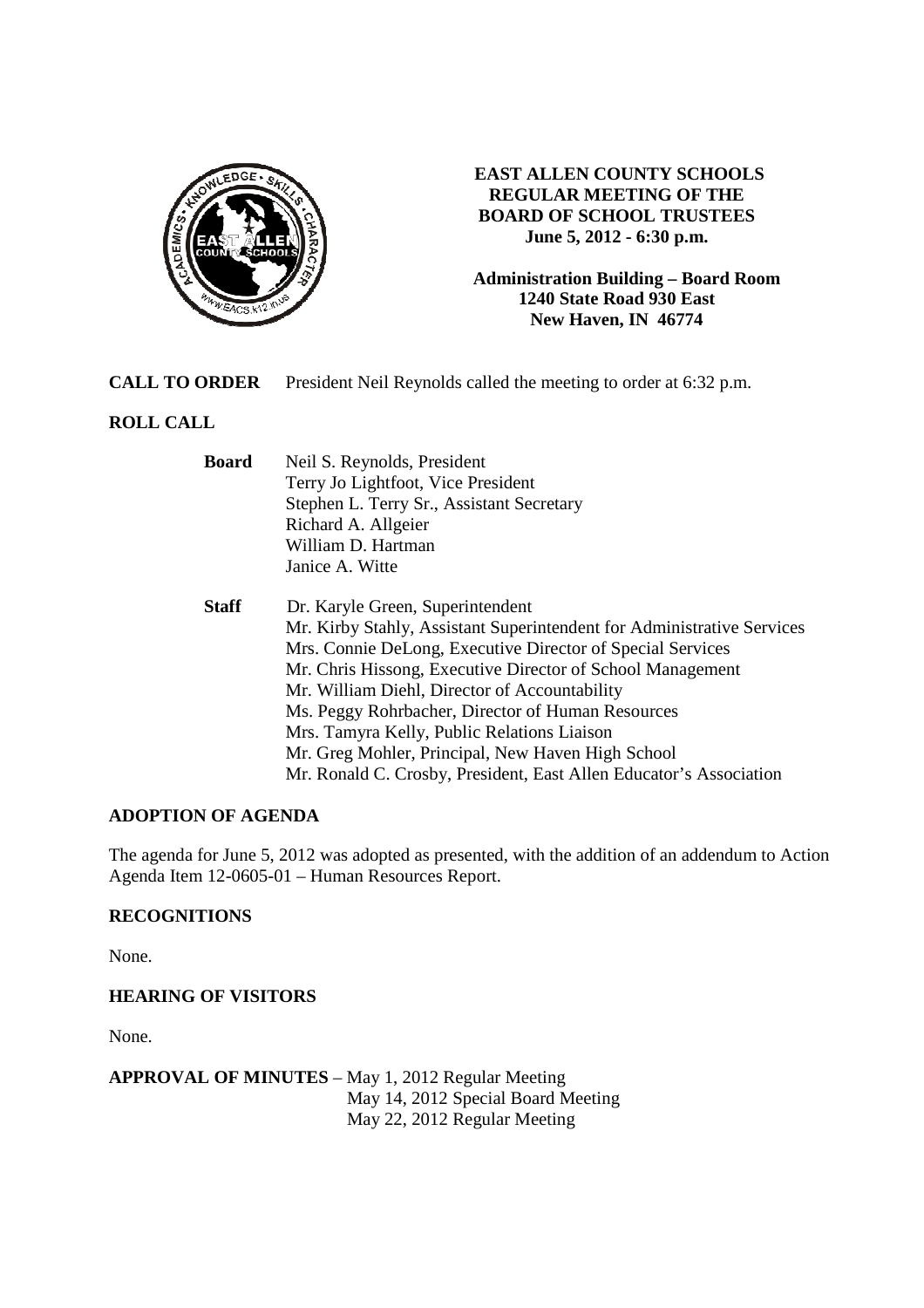## **INFORMATION ITEMS**

1. School Bus Driver's Handbook for School Year 2012-13SY

### **SUPERINTENDENT COMMUNICATIONS**

None.

## **ACTION AGENDA**

### **CONSENT MOTION:**

|            | Motion: That the Board of School Trustees approve items one through<br>six as presented. |  |  |
|------------|------------------------------------------------------------------------------------------|--|--|
| 12-0605-06 | Approval of Capital Lease Financing – JP Morgan Chase                                    |  |  |
| 12-0605-05 | Approval of 2012-13 School Lunch Prices                                                  |  |  |
| 12-0605-04 | Approval of Application and Receipt of Funds for the Full-Day Kindergarten Grant         |  |  |
| 12-0605-03 | Approval of Meetings and Conferences Requests                                            |  |  |
| 12-0605-02 | <b>Approval of Financial Reports</b>                                                     |  |  |
| 12-0605-01 | Approval of Human Resources Report                                                       |  |  |

#### **NEW BUSINESS**

- 1. SafeSchools Proposal
- 2. Resolution Regarding CPF Loan from State General Fund
- 3. Medical Clinics
- 4. Village Elementary Lease to Timothy L. Johnson Academy
- 5. Student Code of Conduct
- 6. Technology Handbook

#### **ITEMS FROM CLOSED SESSION**

None.

### **BOARD DISCUSSION**

**Speaker**<br> **Subject(s)**<br> **Entire Board, Dr. Karyle Green**<br> **Subject(s)**<br> **Subject(s)**<br> **Subject(s)**<br> **Subject(s)** Entire Board, Dr. Karyle Green